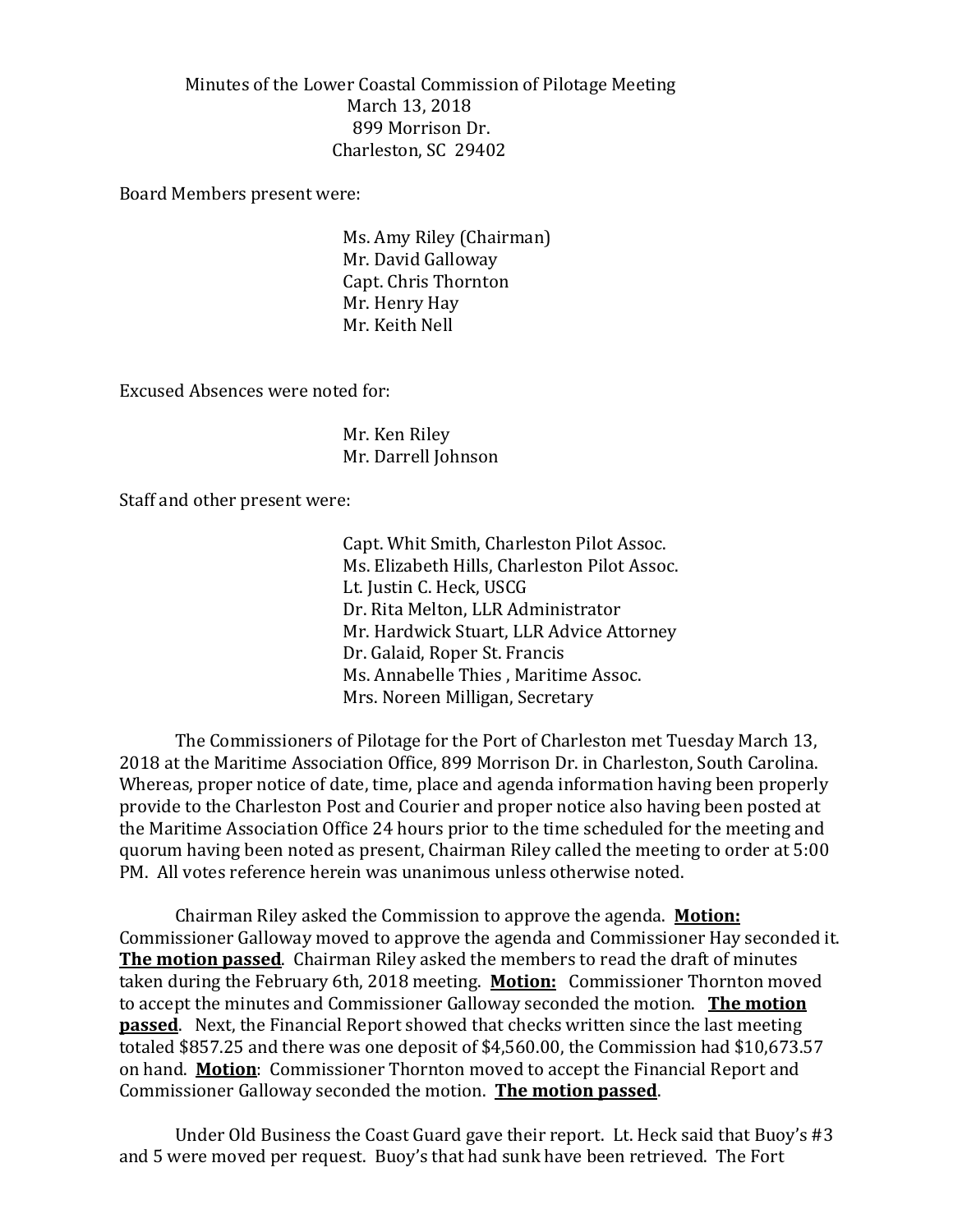Sumter Range lights on the back are being replaced and the front will be replaced next week.

Dr. Rita Melton gave the LLR Report. The Ethic Commission Filing is due by March 30, 2018. Penalties will begin 5 days after this date. There is one physical due for March and 2 due in April. There was no new information to report on the Lower Pilotage Policies and Procedures Manual. Please continue to send updates to the LLR Web site.

There was nothing new to report on the Savannah River Maritime Commission.

Under new business Capt. Smith reported that the Harbor Deeping Project has started and will take 2 ½ years to completed.

Capt. Smith submitted a letter to the Commission during the February meeting requesting a COLA increase. A notice was ran in the *Post and Courier* from February 8 through February 11 to notify the public of the Cost of Living (COLA) rate adjustment. The requested rate increase is \$63.25 GT to \$64.60 GT and \$25.80 DF to \$26.35 DF. This is based on a CPI for CY2017 of 2.1%. There were no increases to the minimum rates and shifts. **Motion:** Commissioner Galloway moved to approve the CPI rate increase as written and Commissioner Nell seconded it. **The motion passed.** 

Under Commissioners Comments, Commissioner Thornton and Capt. Smith said that the Corp of Engineers are working with the pilots to come to an agreement with the placement of reefs that are in the pilot boarding area. Commissioner Galloway asked if a letter from the Commission to the Corp of Engineers stating the concerns over safety issues be considered. Commissioner Thornton said that a letter did not need to be sent at this time. The Pilots will keep the Commission up to date on their progress with the Corp. of Engineers.

Dr. Galaid informed the Commission that starting on January 1, 2018 there were changes to the drug test that the Coast Guard uses. It use to be a Five-Panel Drug Test and is now a Ten Panel Drug Test. They have included Opioids. He also said that there is a new 5-day rule. If a donor tests positive he will have 5 days to show need of the medication or change the prescription if the lab physician has concerns for safety issues. If the donor does not comply after the 5 days, the lab physician can call the employer with his or her safety concerns. Commissioner Thornton said that the pilot's administration would send out a memo to the pilots informing them of the changes. Capt. Smith asked if exams could be conducted at the beginning of the week and not at the end.

Chairman Riley asked if there was any public comment. There was none.

**Motion:** Commissioner Galloway made a motion to go into Executive Session for legal advice. Commissioner Hay seconded it. **The Motion passed.**

**Motion:** Commissioner Galloway made a motion to come out of Executive Session. Commissioner Hay seconded it. **The motion passed.**

There were no announcements.

There being no further business to bring before the Commission, the meeting was adjourned.